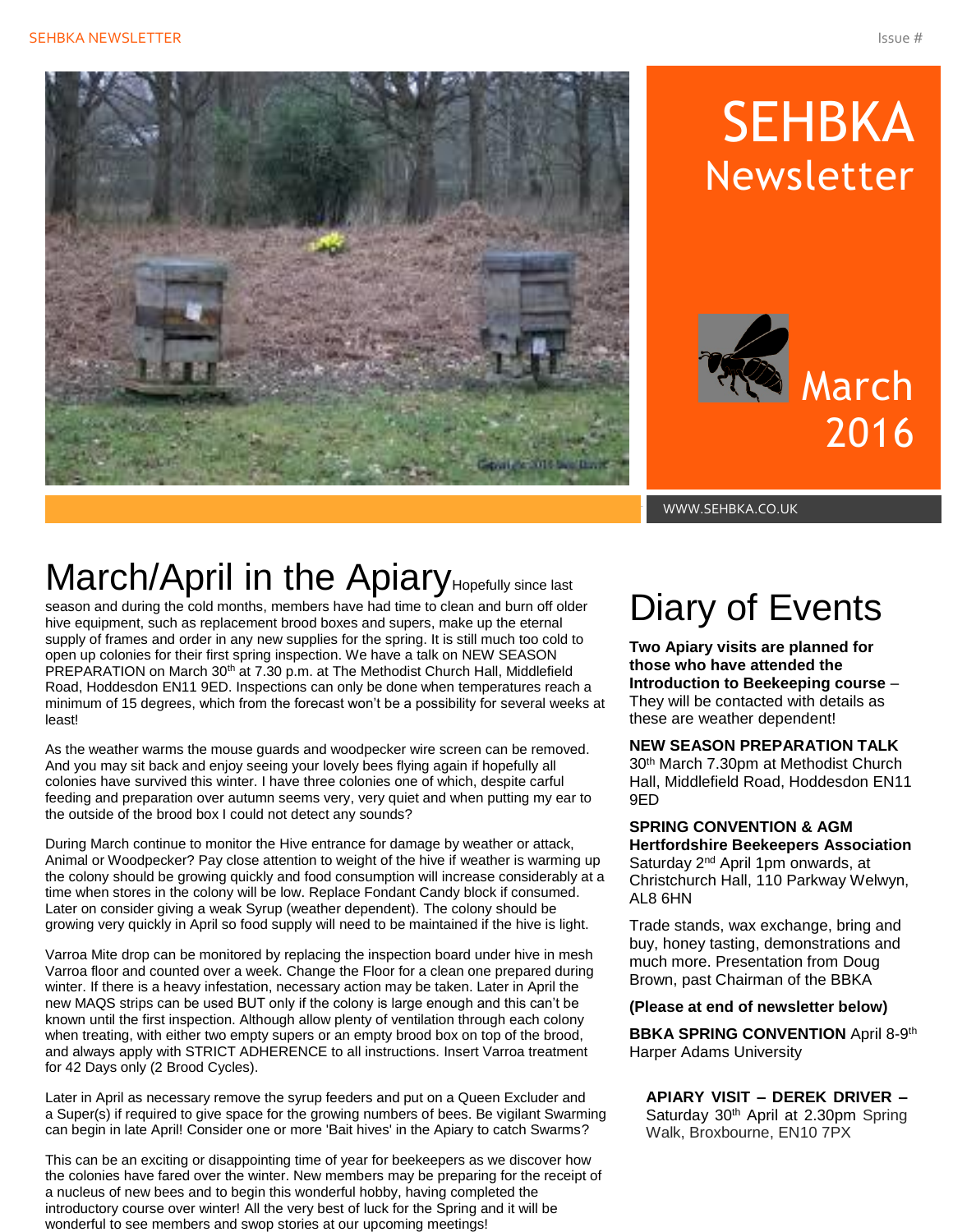## SEHBKA AGM 10<sup>th</sup> February 2016, 7.30pm Methodist Church, Middlefield Road Hoddesdon

 $\mathcal{L}_{\text{The AGM was well attended on this cold}}$ night and the following committee members appointed: Peter Cairns – Chair, Nancy Brennan – Treasurer, Tina Rawlings - Secretary, Janet Doyle (a newly elected committee member, Roy Cropley –Disease Liaison Officer and Association Apiary Manager , Suleyman Gursoy – Swarm Secretary, Dave Canham, Peter Cairns – HBKA executives, Richard Mode – Librarian, Dave Canham - Communications/Website, Tina

Rawlings Communications/Newsletter.

Minutes of this meeting will be posted onto our SEHBKA website





*Please….we urge members to help as much as they can at shows/events over our short summer season. Just an hour or two is so much fun and I always learn a lot from chatting to other bee keepers or interested members of the public! Teas and coffees are always welcome so if you can help at indoor meetings that would also be brilliant! Do read the events page, on the website, mark the dates and attend as many as possible you will always be welcome d !*

*Please consider offering your apiaries for meetings even if you only have 2 hives! Contact any of the committee*



#### **KIND OFFER FROM DEREK DRIVER**

If anyone wishes to join Derek when he attends his apiary this season would be happy to show how he works with his bees, and give advice plus tuition. This offer would help many of our more recent members to increase their experience and knowledge. Just give him a call on 01992 466649

#### **NANCY BRENNAN TRESURER**

New Contact details : **07866 699188 bee.treasurer@hotmail.com**

.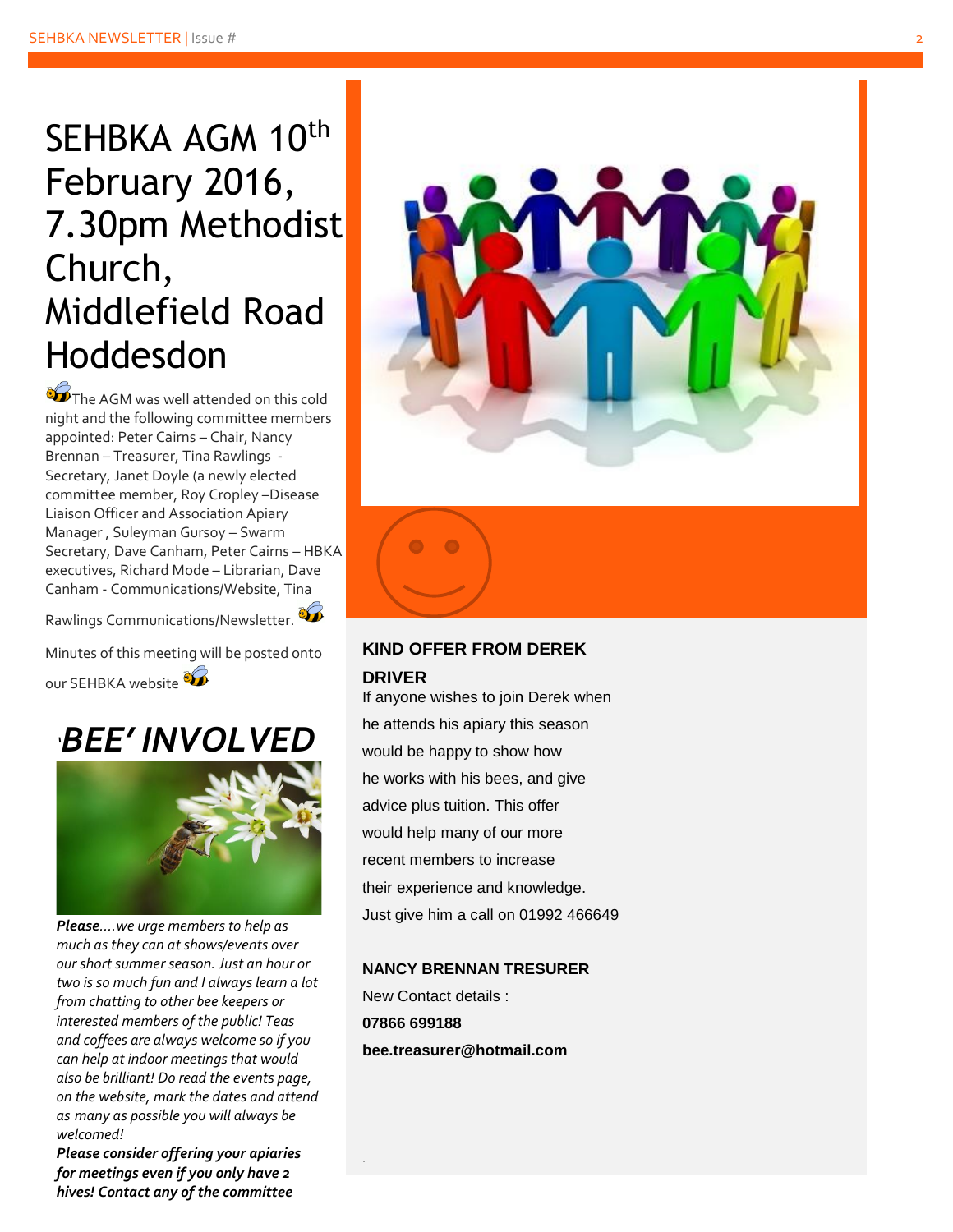## RECIPE FOR



### Honey Ice Cream

Ingredients: 8ozs fruit puree (Strawberry, Raspberry), ¼ pint of double cream,

1 small carton of plain yoghourt, 10 level tablespoons of clear light honey, 2 tbsps. of lemon juice, salt, whites of 4 eggs.

Mix all together, except the egg whites, and

freeze. Remove from freezer and beat well

until smooth. Fold in the stiffly beaten egg whites and refreeze.

### News from Derek Driver……



One of my hobbies is tracing the family tree and in the process I found the following:

 *In 1845 a William Aylett was convicted of stealing two hives of bees from Buckney wood near Thunderidge. The judge sentenced him to 7 years transportation to Australia but because he was a "kind" judge and because William was 16 years old, the judge delayed the transportation until William was 18! There is no information on whether William ever came back.*

*Derek Driver* 

*2016.* 

### REQUESTS, REMOVAL OF OLD HIVES.<sup>86</sup>

.

 I recently had a request to remove an old WBC hive from a local garden. When I lifted the roof off, a rat ran out from its nest above the cover board and the frames were so full of woodworm, they fell to dust when touched. I asked Roy to give me a hand as a swarm had built wild comb between the outer lifts and the inner boxes. We started to cut away the comb and using raffia tied these combs into empty frames before putting them into a nuc box. Roy has now burnt the WBC and with luck and good management the bees should build up nicely. Only one sting occurred from this process and the bees chose Roy!

Derek Driver.

2016 March.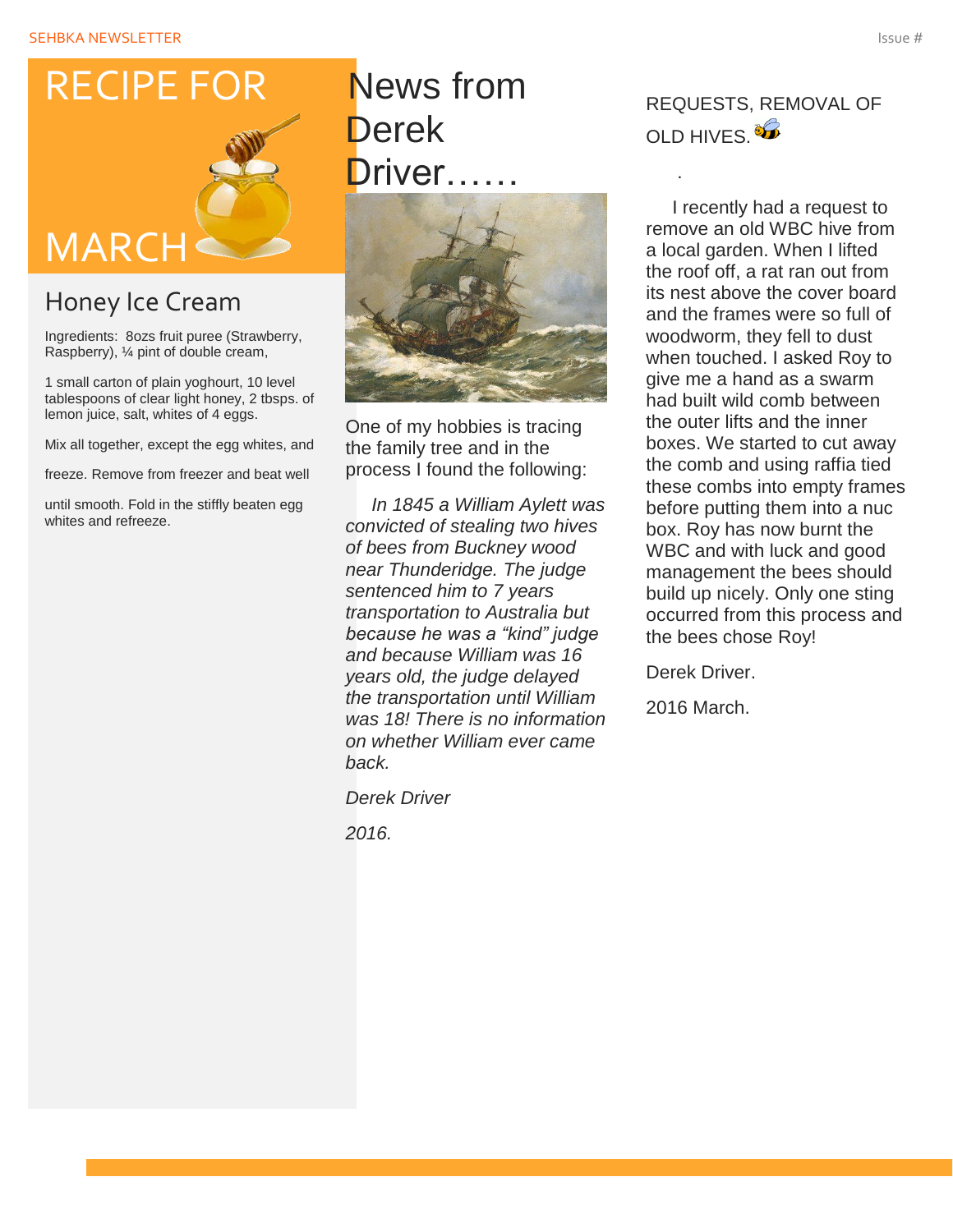### **HERTS** SPRING **CONVENTION** NOTICE**Saturday 2nd April 12.30-5pm, Christchurch Hall, 110**

**Parkway Welwyn, AL8 6HN** 

from John Palombo

Hi Everyone,

We've got the Spring Convention coming up in a few weeks' time, so it's time to get going with the final organisation and there are a number of things I'd like some help with.

First a recap of who is doing what.

- We have 4 commercial vendors attending – Agri-Nova, Peter Folge, Peter Dalby and LE Services (Jen Ellison)
- Roy Cropley will be selling foundation.
- I have invited Northern Bee Books, but not sure if they will be able to make it.
- The Bumblebee Conservation Trust are sending someone along.
- Our speakers are all lined up.
- Anne Wingate and St. Albans are running the Honey Competition.
- David Canham and SE Herts are running the Bring and Buy.
- Peter Mathews is doing a Microscopy demonstration.
- Gary Hammond and North Herts are doing a Hive making demonstration.
- Tamara Leslie and Welwyn are organising the refreshments.
- Paul Cooper has created a web page and advertising material for us.
- Mike Goodhew has organised the hall (and got us a great discount!)

Thank you everyone for your efforts so far.

The things I need help with now are as follows.

- The details are all on the website here: [http://hertsbees.blogspot.c](http://hertsbees.blogspot.co.uk/2016/02/a-hertfordshire-event-not-to-be-missed.html) [o.uk/2016/02/a](http://hertsbees.blogspot.co.uk/2016/02/a-hertfordshire-event-not-to-be-missed.html)[hertfordshire-event-not-to](http://hertsbees.blogspot.co.uk/2016/02/a-hertfordshire-event-not-to-be-missed.html)[be-missed.html](http://hertsbees.blogspot.co.uk/2016/02/a-hertfordshire-event-not-to-be-missed.html) and it should be a great afternoon.
- Like last year, I want to have a slide show running on the main screen in the hall between presentations that covers some of the things that went on across the county last year.
- I'm looking for volunteers to help with "front of house". We need a few people to help people sign-in when they arrive and to direct them where to park, etc. Please can any committee members that are not involved in one of the stalls lend a helping hand during the afternoon?
- I'm also looking for an MC to introduce the speakers and to keep the presentations moving along.
- Finally, we need homemade cakes for the cake stand, honey for the honey competition and equipment for the Bring and Buy.

The event runs from 12.30 until 5.00, but we'll be setting-up from 10.30am onwards, so hope to see you all there.

#### Thanks,

John